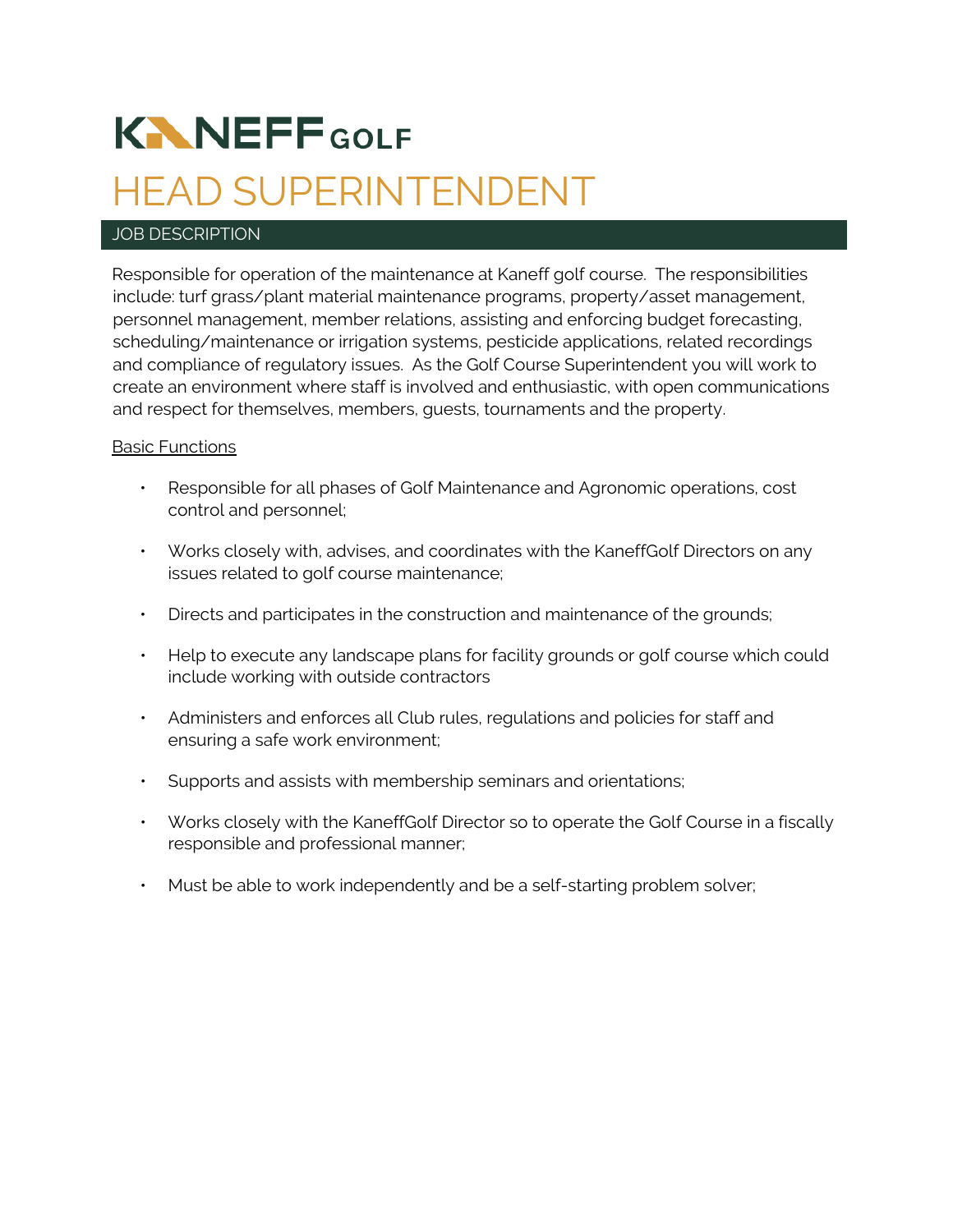### Primary Duties

- Oversees the cart and maintenance of the turf, ornamental plants, shrubs, trees and wetlands on the facility grounds;
- Directs and assists the staff on the planting of new vegetation, the replacement, spraying, pruning and trimming of trees and shrubs, the preparation of soil plant beds for aesthetically pleasing arrangements and tending to high stress areas;
- Provides detailed annual plan for the various property levels and the designated landscaping areas. Includes rotational design to provide facility with fresh, eyecatching, interesting and pleasant atmosphere;
- Manages an aggressive water usage tracking plan and irrigation systems and provides monthly reporting on retaining ponds, wells and other water source usage;
- Help to recruits, supervise and retain maintenance staff. Conducts employee performance evaluations and exercises disciplinary action;
- Provides technical, operational and safety training with enforcement of the KaneffGolf Health and Safety policies for employees to ensure that staff are working within provincial and federal guidelines for safe working conditions;
- Oversees subordinates in proper and safe operation and maintenance of mechanical and power equipment. Provides input if additional or replacement capital equipment is needed to the Directors of KaneffGolf;
- Supervises and participates in the application and recording of chemical applications (fertilizers and pesticides) on the Club's grounds in compliance with all local, provincial and federal regulations;
- Supervises and controls all maintenance expenses associated with Golf Course Operations, including payroll, supplies, chemicals and fertilizers;
- Helps to develop annual operating budget and plans for maintenance and capital improvement projects;
- Maintains records and completes required reporting for Purchase Orders when ordering parts, supplies and equipment as needed;
- Schedules maintenance practices around member play and outings to maximize efficiency and minimize disruption to members;
- Coordinates snow removal and winter maintenance activities where necessary
- Complies with all Kaneff health and safety assessment notices and orders
- Oversees preventative maintenance programs for equipment and material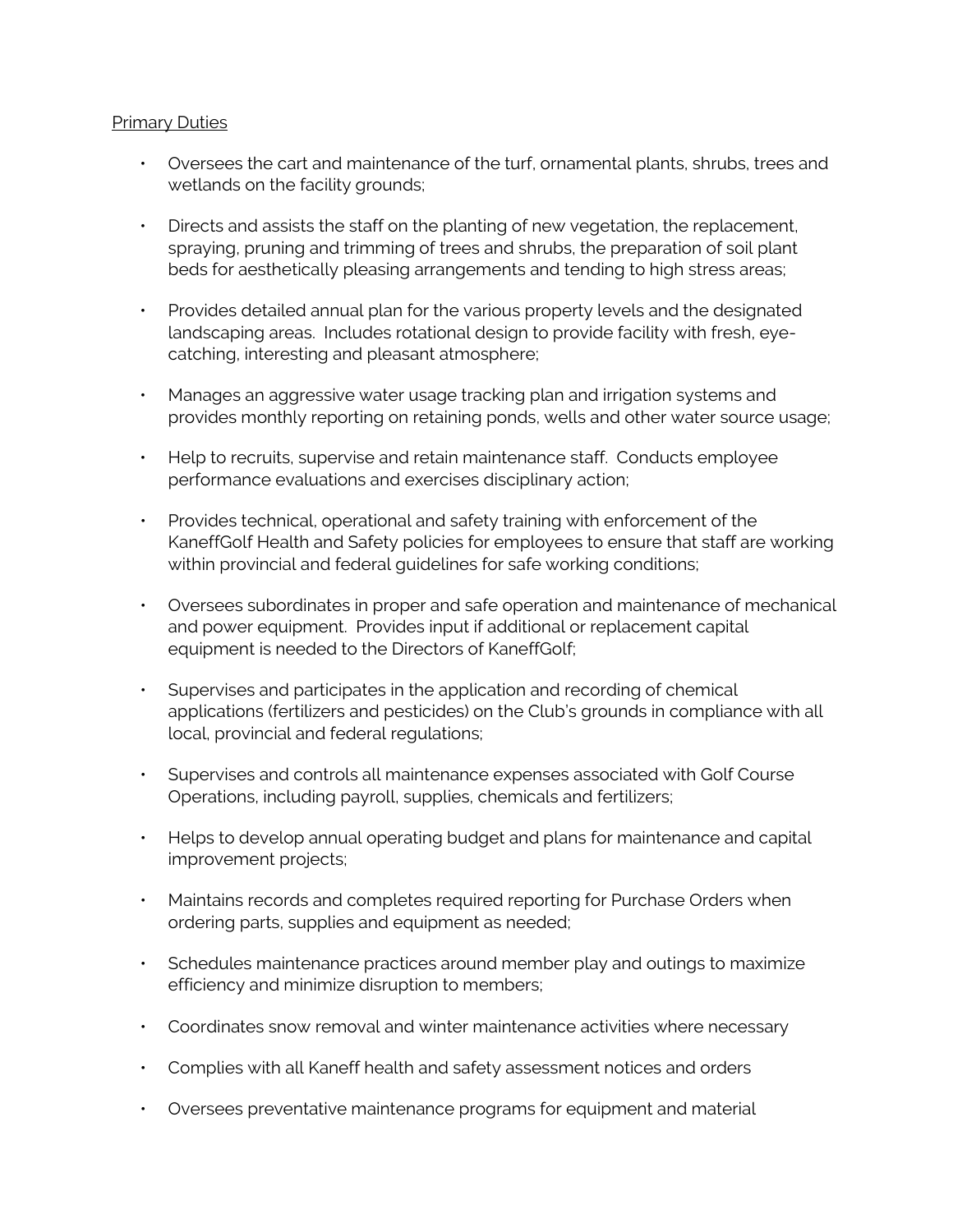• Perform such other additional assignments and responsibilities required from time to time by the Company

## Daily Duties

- Supervise early morning meeting with team in person to organize mowing of tees, greens, fairways and rough along with daily maintenance of bunkers
- Set up watering schedule for the day of greens, tees and fairways
- Help direct the location for all tee markers and hold placements
- Daily inspection of the maintenance shed for health and safety concerns and making sure it is clean, organized and safe
- Identify any disease areas of golf course and create a plan of action
- Sign off on daily payroll in the ADP system
- Fill in IPM records for the day
- Make sure all training logs are complete for machinery and daily on course tasks
- Drive the golf course and inspect for damage, improper cutting, bunker maintenance, gardening and weed removal, cart path safety, garbage removal, tee sign setup and general aesthetics
- Check in with Proshop for customer feedback, tee time anomalies and general tournament information for course set up
- Winter snow plowing
- Answer all emails and phone messages
- Ensure all staff are wearing KaneffGolf uniforms and personal safety gear
- Make sure all PO's are properly filled out with machinery part (where applicable), signed by a Director minimum 48 hours prior to ordering, with the final step being scanned and sent to [AP@kaneffgolf.com](mailto:AP@kaneffgolf.com) no later than 48 hours after ordering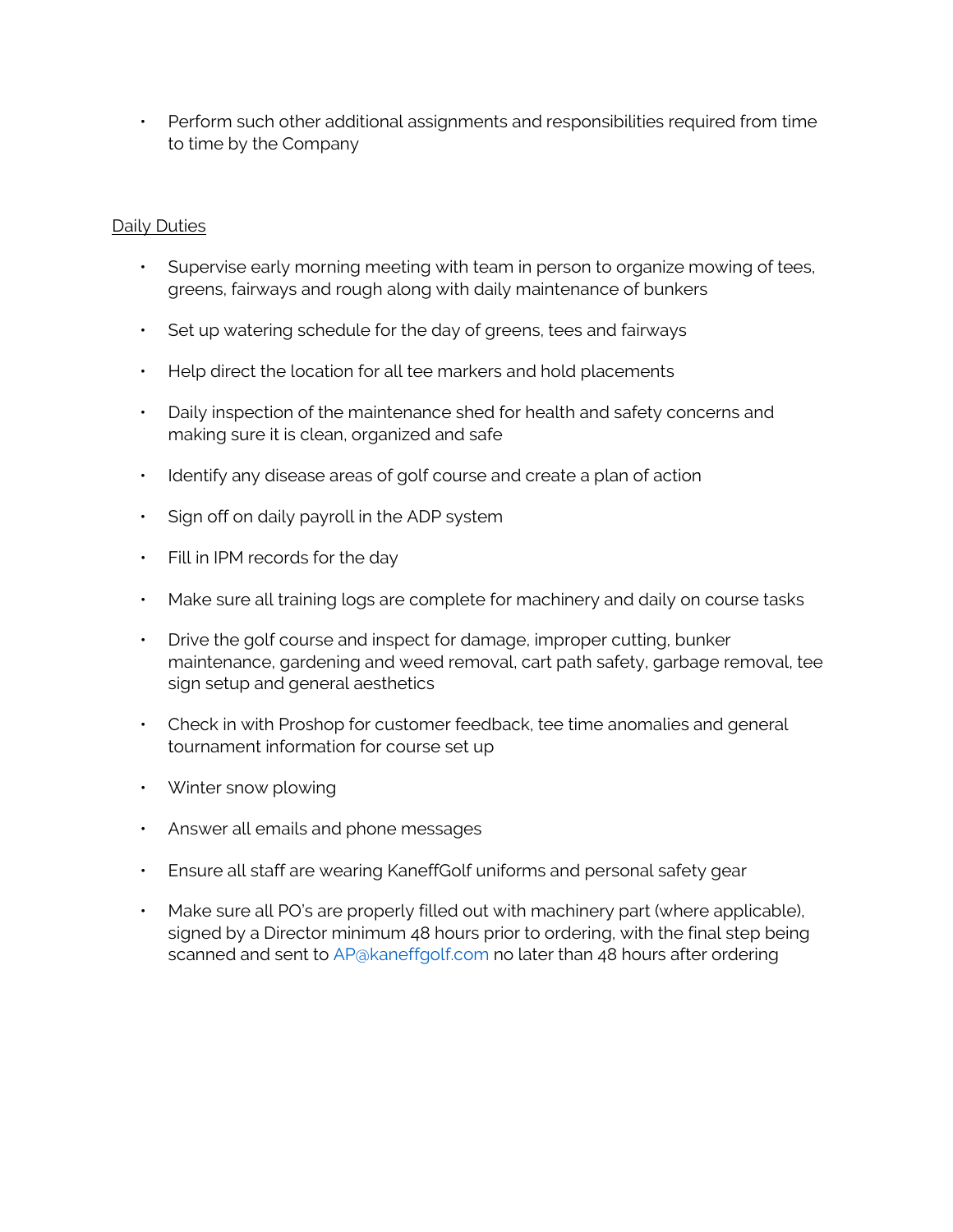### Weekly Duties

- Authorizing payroll by Sunday 5pm
- Staff scheduling 2 weeks out
- Checking Tournament schedule for planning team morning meetings for next week
- Measuring speed of greens for acceptable KaneffGolf Standards with the use of a **Stimpmeter**
- Rolling greens to help with consistency of speed and smoothness and monitoring cutting length 3mm to 6mm (or lower if needed)
- Monitoring blade and reel maintenance and cutting for all machines
- Supervise driving range cutting and general upkeep
- Supervise and Apply chemicals and fertilizers as needed
- Meet with KaneffGolf directors for general and specific feedback, budgets, cost control and purchasing
- Attend if needed the weekly splits meeting
- Meet with mechanic to make sure all machines are being properly maintained with records and purchase orders

#### Monthly Duties

- Topdressing greens to stop thatch build up
- Verticutting greens if needed
- Apply chemicals and fertilizers as needed
- Make sure a Purchase orders are completely filled out and submitted to Accounts Payable
- Attend joint health and safety meeting
- Monitoring golf cart maintenance and making sure golf carts are safe and properly maintained for longevity of use